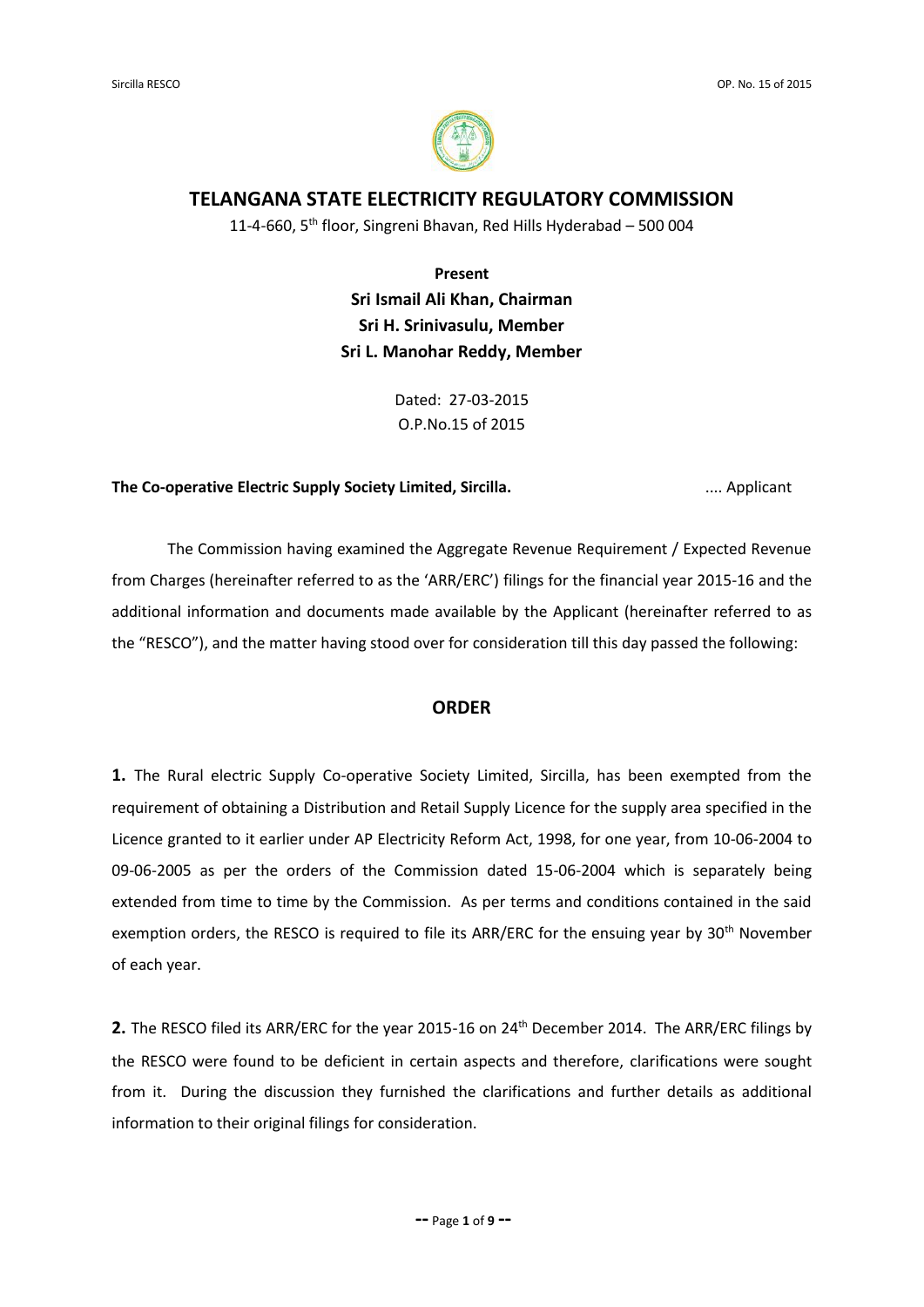**3.** The Commission analysed the RESCO's filings for 2015-16 and considered the additional information submitted and clarifications provided by the RESCO. The Commission's thereon are detailed herein below:

### **4. Revenue Requirement**

## **a) Capital Base**

**i.** Original Cost of Fixed Assets (OCFA) and Capital Works-in-Progress (CWIP):

The RESCO has projected Rs.6,782.09 lakhs under OCFA (excluding consumer contribitons) and Rs.1,562.35 lakhs under CWIP in its ARR/ERC filings for 2015-16. Based on the audited accounts for the year 2013-14 and projections for the ensuing year submitted by the RESCO, the OCFA is arrived at Rs.6,646.45 lakhs, after adjustment of consumer contributions Rs.5,152.77 lakhs projected to receive by the RESCO. The CWIP figure has been fixed at Rs.1,531.10Lakhs.

#### **ii.** Working Capital consists of:

- 1) Average Cost of Stores, and
- 2) Average Cash and Bank Balances

The RESCO has projected Rs.32.13 lakhs towards average cost of stores and Rs.179.29 lakhs towards average cash and bank balance. The Commission admits Rs.30.67 lakhs towards average cost of stores representing one month's average repairs and maintenance expenses and Rs.174.24 lakhs towards average cash and bank balances.

#### **iii.** Accumulated Depreciation:

The amount projected by the RESCO is Rs.5,893.05 lakhs in their filing has been accepted as Rs.5,675.98 lakhs based on the latest audited accounts for the year 2013-14 and the provisional accounts for the 2014-15 pending finalization of accounts and the projections submitted for the ensuing year.

#### **iv.** Other items:

The projection of the RESCO towards approved loans Rs.70.10 lakhs has been approved at the same level. The projection of the RESCO towards consumer security deposits Rs.578.08 has been approved Rs.558.58 lakhs.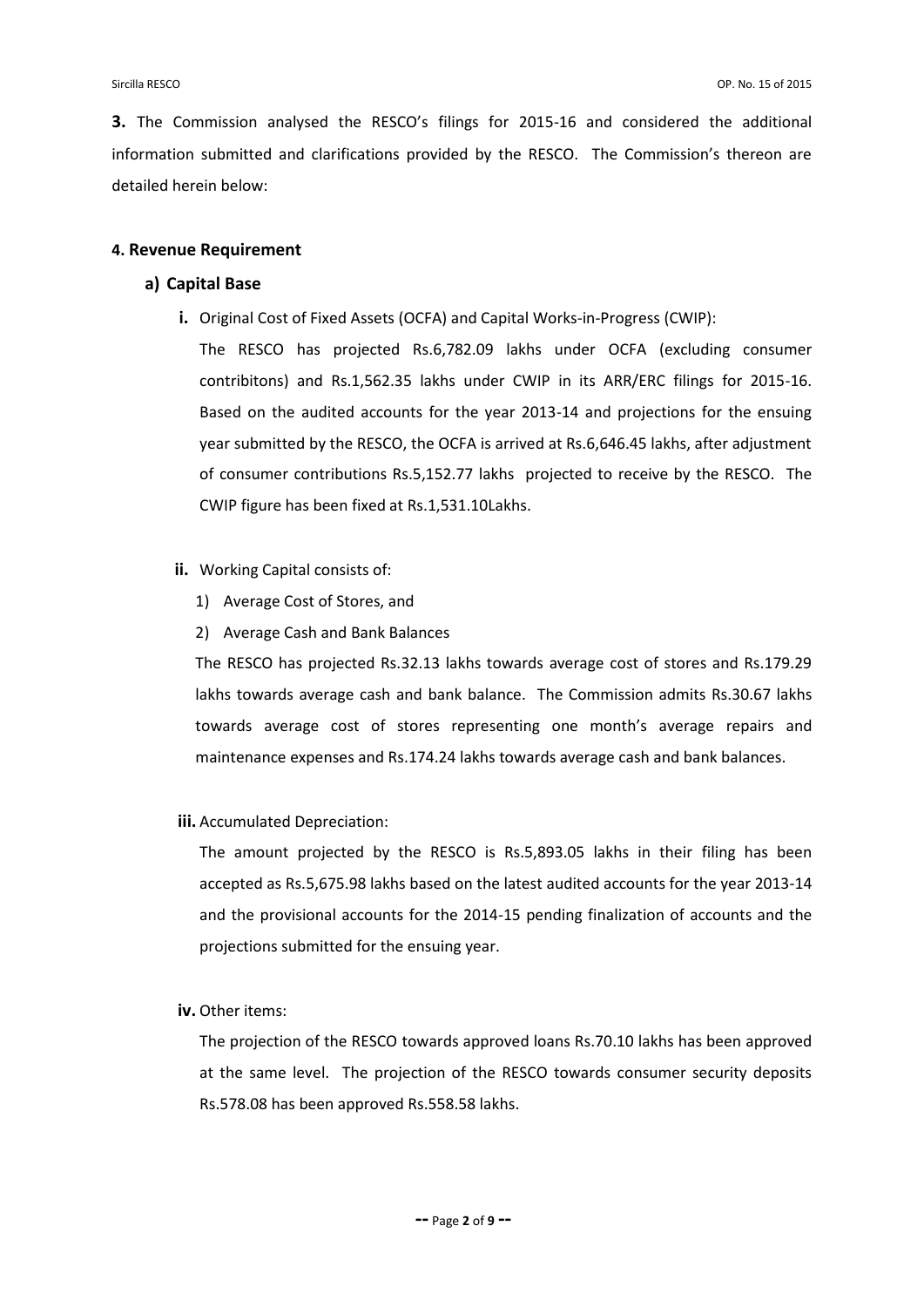**v.** Summary of Capital Base:

With the above changes, the Net Capital Base of Rs.2,014.63 lakhs projected by the RESCO recomputed to Rs.2,077.79 lakhs as per the details given in the following table:

### $Table - 1$

#### **Statement of capital base**

**(**Rs. in lakhs)

| SI.            |                                                | Filed by     | <b>TSERC</b> |  |  |
|----------------|------------------------------------------------|--------------|--------------|--|--|
| No.            | <b>Particulars</b>                             | <b>RESCO</b> | approved     |  |  |
|                | <b>Positive elements</b>                       |              |              |  |  |
| 1              | Original Cost of Fixed Assets                  | 6,782.09     | 6,646.45     |  |  |
| $\overline{2}$ | Capital Works in Progress                      | 1,562.35     | 1,531.10     |  |  |
| 3              | <b>Working Capital</b>                         |              |              |  |  |
|                | a) Average Cost of Stores                      | 32.13        | 30.67        |  |  |
|                | b) Avg. Cash and Bank balance                  | 179.29       | 174.24       |  |  |
| A              | <b>Total of positive items of Capital Base</b> | 8,555.86     | 8,382.45     |  |  |
|                | <b>Negative elements</b>                       |              |              |  |  |
| 1              | <b>Accumulated Depreciation</b>                | 5,893.05     | 5,675.98     |  |  |
| $\overline{2}$ | Approved Loans                                 | 70.10        | 70.10        |  |  |
| 3              | <b>Consumer Security Deposit</b>               | 578.08       | 558.58       |  |  |
| в              | <b>Total of negative Capital Base</b>          | 6,541.23     | 6,304.66     |  |  |
|                | Net Capital Base (A-B)                         | 2,014.63     | 2,077.79     |  |  |

### **b) Expenditure Items**

i) Wages and Salaries:

The RESCO has projected Rs.1,247.67 lakhs towards Wages and Salaries. After careful examination the Commission has approved Rs.1,190.00 lakhs.

ii) Administration and General Expenses and Repairs and Maintenance:

The RESCO projected Administration and General expenses Rs.110.20 lakhs and Repairs and Maintenance Rs.385.60 lakhs and which have been approved by the Commission Rs.96.17 lakhs and Rs.368.00 lakhs respectively after careful examination of audited accounts of FY 2013-14 and provisional accounts of FY 2014- 15.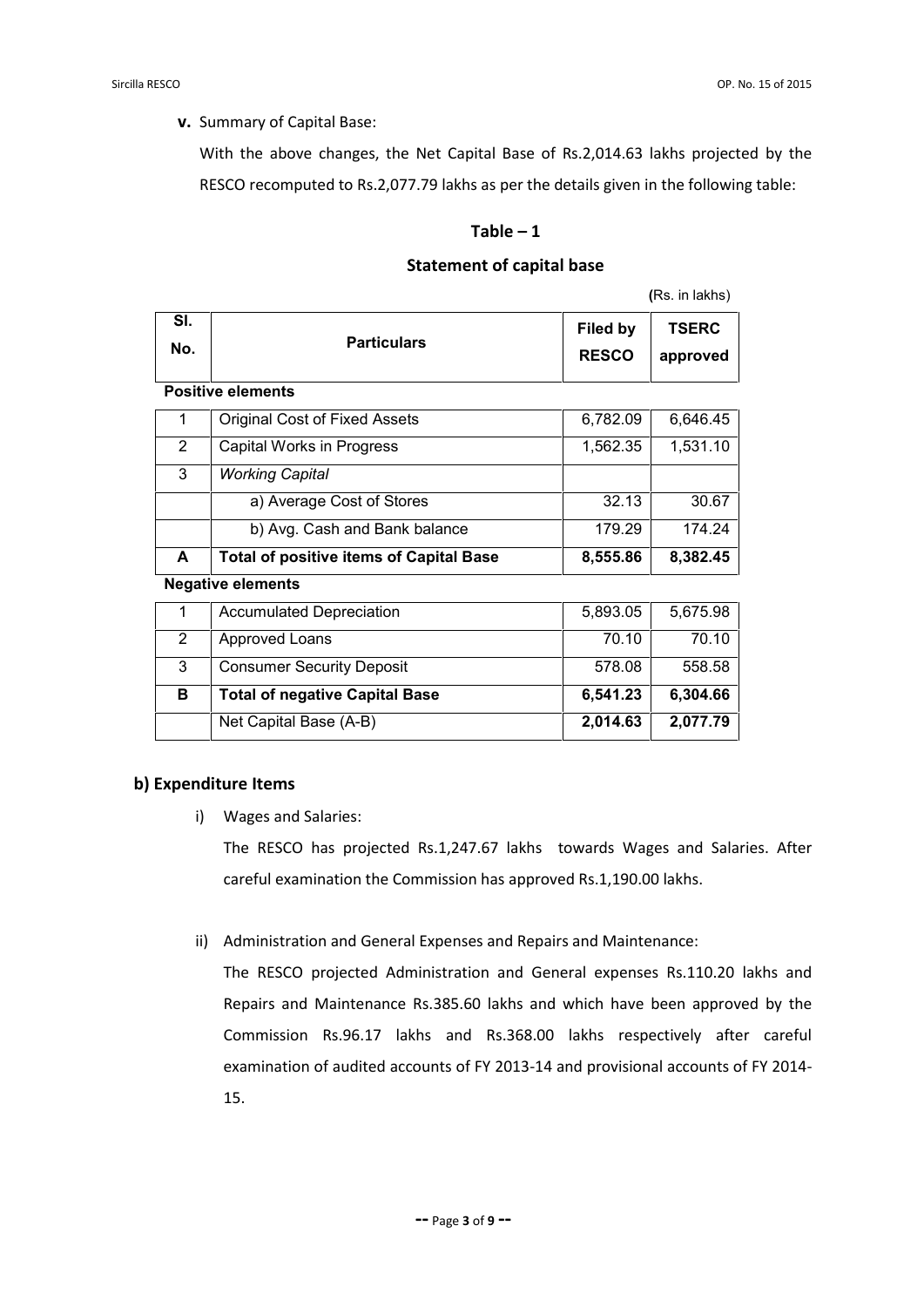iii) Contributions to Contingencies reserve:

Since the RESCO has accumulated the maximum admissible to the tune of 5% of Original Cost of Fixed Assets (OCFA) for the Contingencies Reserve, as per the provisions of the Sixth Schedule to the Electricity (Supply) Act, 1948, hence the Rs.12.87 lakhs projection made by the RESCO towards Contingency Reserve Contributions has been disallowed by the Commission.

iv) Other expenditure items:

The RESCO projected rent, rates and taxes Rs. 5.00 lakhs against which the Commission has approved Rs. 4.00 lakhs. Projection towards Interest on approved loans Rs. 10.21 lakhs has been approved Rs. 6.31 lakhs (at 9% interest rate). Projection towards Depreciation Rs. 434.14 lakhs, Contribution to employee funds & gratuity fund Rs. 400.00 lakhs has been approved Rs.404.31 lakhs and Rs. 300.00 lakhs respectively. Projection of Interest on Security Deposit Rs. 33.68 lakhs, Legal charges Rs. 3.00 lakhs and Auditor's fees Rs. 8.00 lakhs has been approved Rs. 32.54 lakhs, Rs. 2.00 lakhs and Rs. 7.00 lakhs respectively.

v) Total expenditure:

Based on the above changes, the total expenditure (excluding power purchase expenses) works out to Rs. 2,410.32 lakhs as against the RESCO's projection of Rs. 2,650.38 lakhs as detailed in the following table:

### $Table - 2$

| SI.               | <b>Particulars</b>                  | Filed by     | <b>TSERC</b> |  |  |  |
|-------------------|-------------------------------------|--------------|--------------|--|--|--|
| No.               |                                     | <b>RESCO</b> | approved     |  |  |  |
| 1                 | <b>Wages and Salaries</b>           | 1,247.67     | 1,190.00     |  |  |  |
| 2                 | Admin & General Expenses            | 110.20       | 96.17        |  |  |  |
| 3                 | Repairs and Maintenance             | 385.60       | 368.00       |  |  |  |
| 4                 | Rent, Rates & Taxes                 | 5.00         | 4.00         |  |  |  |
| 5                 | Approved Loan Interest              | 10.21        | 6.31         |  |  |  |
| 6                 | Depreciation                        | 434.14       | 404.31       |  |  |  |
| $\overline{7}$    | Contribution to Employee Funds      | 400.00       |              |  |  |  |
| 8                 | Contribution to Gratuity Fund       |              | 300.00       |  |  |  |
| 9                 | Contribution to Contingency Reserve | 12.87        | 0.00         |  |  |  |
| 10                | Interest on Security Deposit        | 33.68        | 32.54        |  |  |  |
| 11                | Legal Charges                       | 3.00         | 2.00         |  |  |  |
| $12 \overline{ }$ | Auditors' Fees                      | 8.00         | 7.00         |  |  |  |
|                   | Total Expenses (excluding PP Cost)  | 2,650.37     | 2,410.32     |  |  |  |

## **Statement of Expenses** (Rs. in lakhs)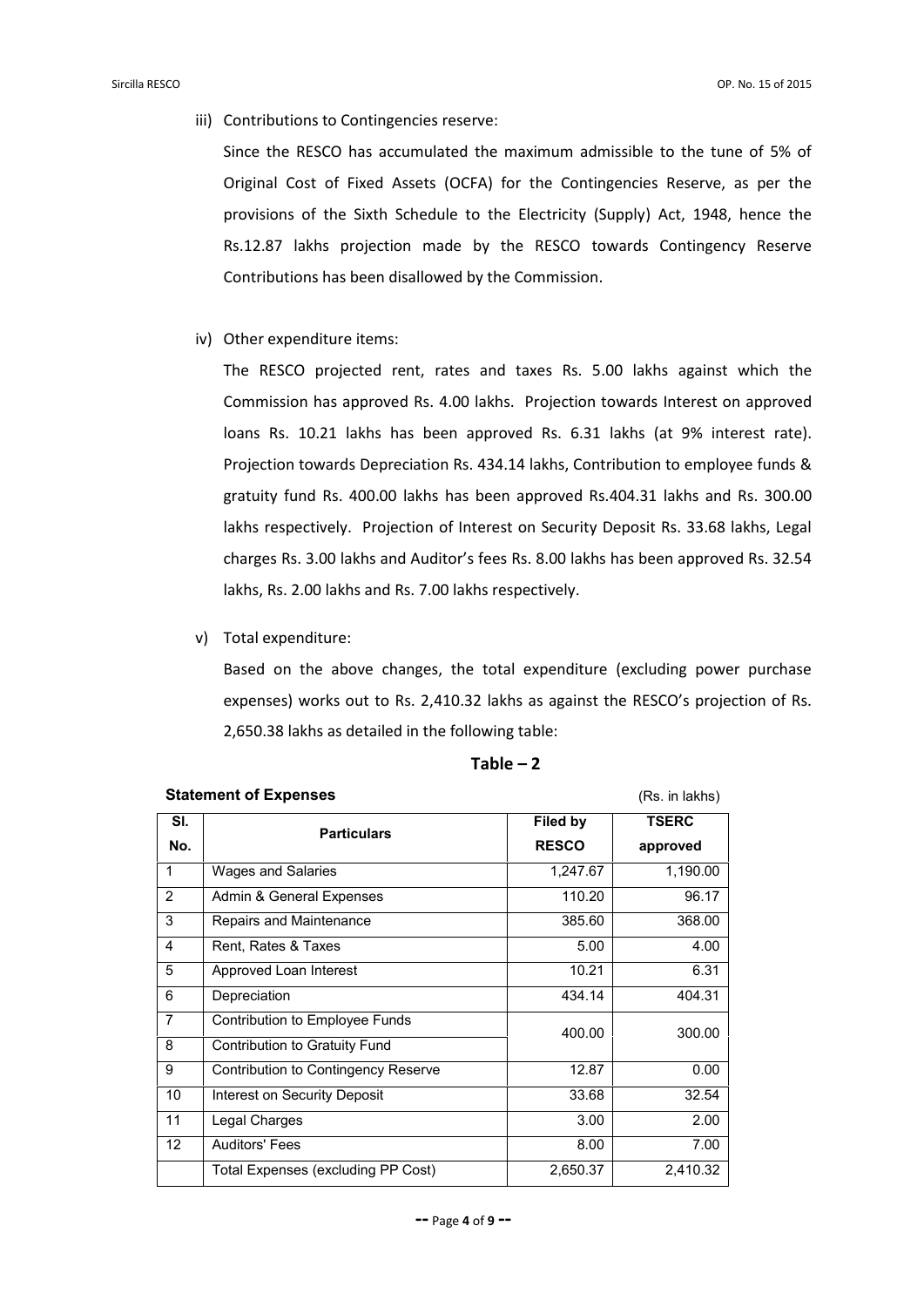## **c) Reasonable Return**

Based on the changes to the Capital Base (Table-1), the reasonable return works out to Rs.332.80 lakhs as against Rs. 280.79 lakhs projected by the RESCO.

#### **b) Non-tariff Income**

An amount of Rs. 560.40 lakhs as projected by the RESCO, Commission considered an amount of Rs. 610.40 lakhs.

#### **c) The Revenue Requirement for the FY 2015-16**

The Aggregate Revenue Requirement (excluding power purchase cost) works out to Rs. 2,132.72 lakhs as against Rs. 2,412.67 lakhs projected by the RESCO. This is after taking into account the Reasonable Return of Rs. 332.80 lakhs and Non-Tariff income of Rs. 610.40 lakhs by Commission.

## **d) Efficiency Gains**

The Commission desires that the RESCO should make better efforts to improve its efficiency to reduce losses and collect arrears.

#### **e) Expected revenue from charges (ERC)**

The RESCO has filed the ERC at Rs. 8,602.45 lakhs based on Commission determined Tariff rates which are effective from 01-04-2015. The Commission has revised the category-wise revenue figure amounting to Rs.  $8,624.97$  lakhs and adopted it for arriving at the surplus amount available with the RESCO towards power purchases cost for Tariff Order purpose. Category-wise sales and revenue projected by the RESCO and as approved by the Commission are given in the table below.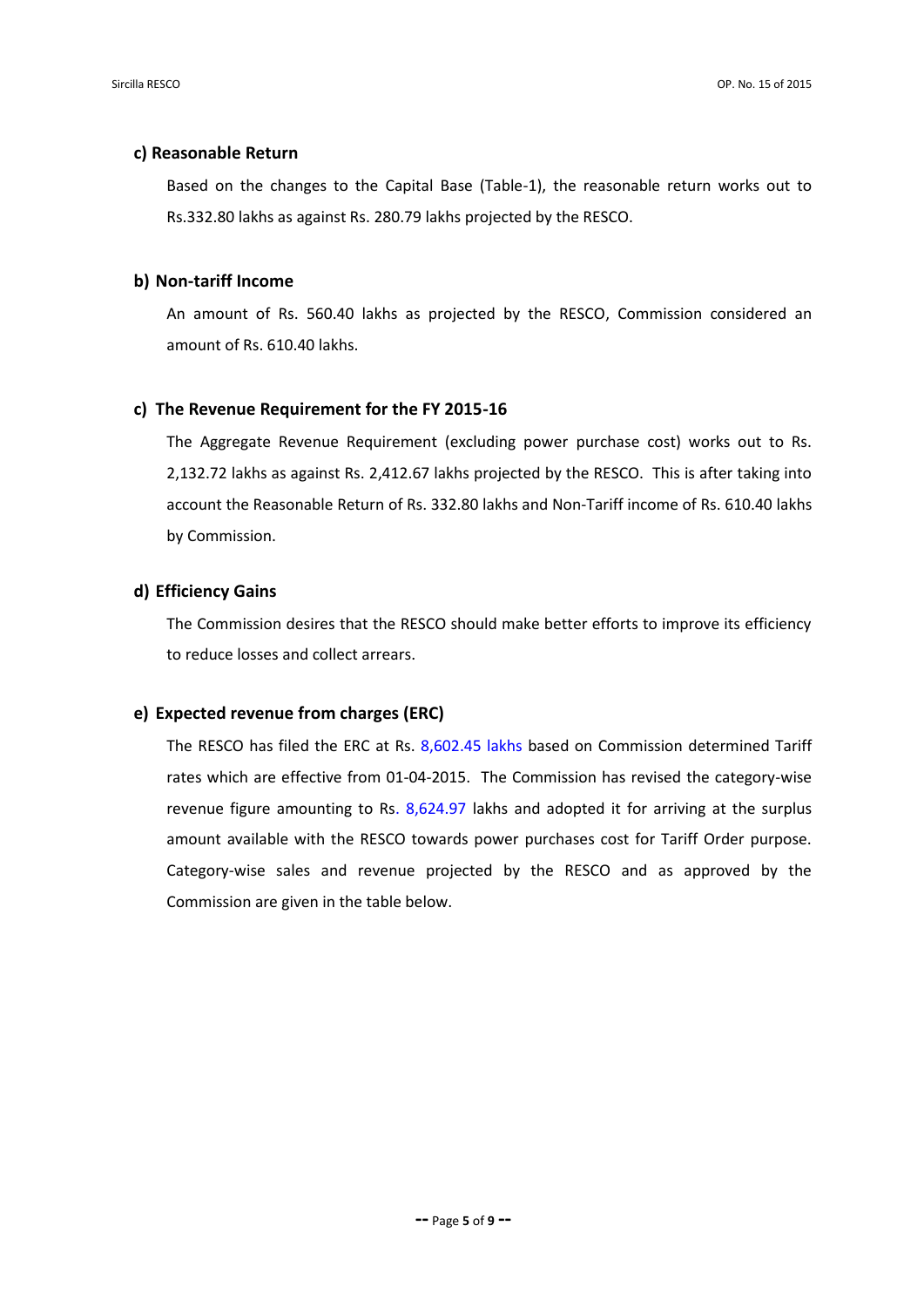## $Table - 3$

| SI.            |                                       | <b>Filed by RESCO</b> |             | <b>TSERC approved</b> |             |
|----------------|---------------------------------------|-----------------------|-------------|-----------------------|-------------|
| No.            | Category                              | Sales                 | Revenue     | Sales                 | Revenue     |
|                |                                       | (MU)                  | (Rs. lakhs) | (MU)                  | (Rs. lakhs) |
| 1              | $LT I - D$ omestic                    | 84.92                 | 2,662.60    | 84.92                 | 2,683.92    |
| 2              | LT II - Non-Domestic                  | 13.88                 | 1,088.63    | 14.16                 | 1,147.62    |
| 3              | LT III - Industrial                   | 18.42                 | 1,361.17    | 20.08                 | 1,398.61    |
| 4              | LT IV - Cottage Industries            | 40.37                 | 1,586.97    | 41.17                 | 1,558.73    |
| 5              | LT V - Irrigation and Agriculture     | 423.70                | 247.61      | 447.89                | 165.07      |
| 6              | LT VI - Local Bodies, Street Lighting | 6.12                  | 351.14      | 6.43                  | 368.80      |
| $\overline{7}$ | LT VI - PWS                           | 24.96                 | 1,230.14    | 26.21                 | 1,210.11    |
| 8              | LT VII - General Purpose              | 1.21                  | 74.19       | 1.27                  | 92.10       |
| 9              | LT VIII - Temporary Supply            | 0.00                  | 0.00        | 0.00                  | 0.00        |
|                | Total                                 | 613.57                | 8,602.45    | 642.11                | 8,624.97    |

# **Category -wise Sales and Revenue**

# **f) Amount available with the RESCO for power purchase**

The amount available with the RESCO for power purchases has been computed at Rs. 6,492.25 lakhs and the details are given below:

# $Table - 4$

# **ARR abstract**

| ANN GWYNGLI                                 | Amount Rs. Lakhs   |              |  |
|---------------------------------------------|--------------------|--------------|--|
|                                             | Filed by           | <b>TSERC</b> |  |
|                                             | <b>RESCO</b>       | approved     |  |
| Expenditure (Excl. Power cost)              | 2,650.37           | 2,410.32     |  |
| Reasonable Return                           | 280.79             | 332.80       |  |
| Less: Non-Tariff income                     | 560.40             | 610.40       |  |
| Revenue Requirement (1+2-3)                 | 2,370.76           | 2,132.72     |  |
| <b>Less: Efficiency Gains</b>               | 0.00               | 0.00         |  |
| Net Revenue Requirement (4 - 5)             | 2,370.76           | 2,132.72     |  |
| Revenue from sale of Power                  | 8,602.68           | 8,624.97     |  |
| Revenue Gap: Surplus/(Deficit)              | 0.00               | 0.00         |  |
| Amount Available for Power Purchase (7-8-6) | 6,231.69           | 6,492.25     |  |
| Energy to be purchased (in MU)              | 713.29             | 713.42       |  |
| Power purchase price : Rs. /kWh             | 0.87               | 0.91         |  |
|                                             | <b>Particulars</b> |              |  |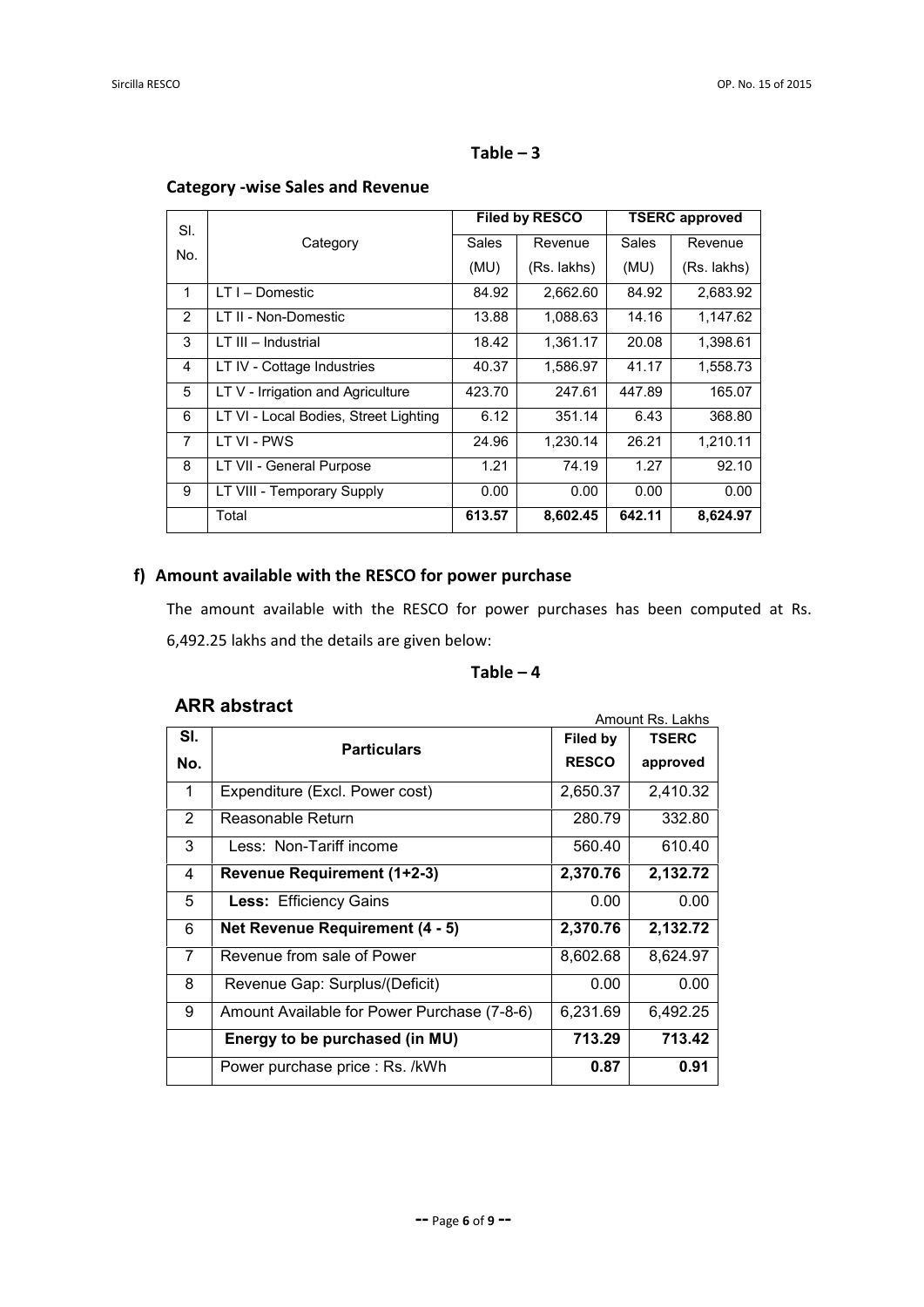### **5. Quantum of power purchases by RESCO**

The RESCO has projected power purchase of 709.33 MU (gross) for FY 2015-16. The Commission has recomputed it to 713.42 MU (gross) duly considering agricultural sales at 447.89 MU as against the RESCO projection of 423.70 MU.

### **6. Power purchase price**

Based on the above mentioned power purchase volume of 713.42 MU, the power purchase price for the RESCO arrived at as 91 paise per kWh to be supplied by the TSNPDCL during FY 2015-16 for energy purchases made by RESCO from TSNPDCL. In case of additional purchases from DISCOMs for sale to Agricultural & Non-Agricultural category consumers over and above the approved quantities shall be dealt as

- a) If the excess drawls by the RESCO is on account of their additional sale to agricultural consumers, then for "Any such additional purchase by the RESCO to meet its additional sales to Agricultural demand shall be given the same treatment by the DISCOMs as it accounts for its additional sales to that category."
- b) If the excess drawls by the RESCOs is attributable to their sales to non-agricultural consumers, then "the RESCOs shall have to pay to the respective DISCOM for such additional units (i.e., kWh) drawn at a rate equivalent to 75% of their weighted average revenue realisation relevant to those additional non agricultural sales relevant to that financial year in which such additional purchases were made for catering to the non agricultural category consumers. Besides, the same methodology ought to be adopted for all those additional purchases made for catering to Non-Agricultural sales by the RESCO concerned."

The RESCO shall follow all the guidelines/regulations applicable to Licensees (DISCOMs) for power purchases.

#### **7. Tariffs**

The RESCO shall charge Retail Supply Tariff as per the Commission's Order in O.P. No.77 of 2015, dated 27-03-2015 on Retail Supply Tariffs for 2015-16, issued separately, as applicable in the case of TSNPDCL. The RESCO shall also comply with all Directives contained in that Order in so far as those are applicable to it.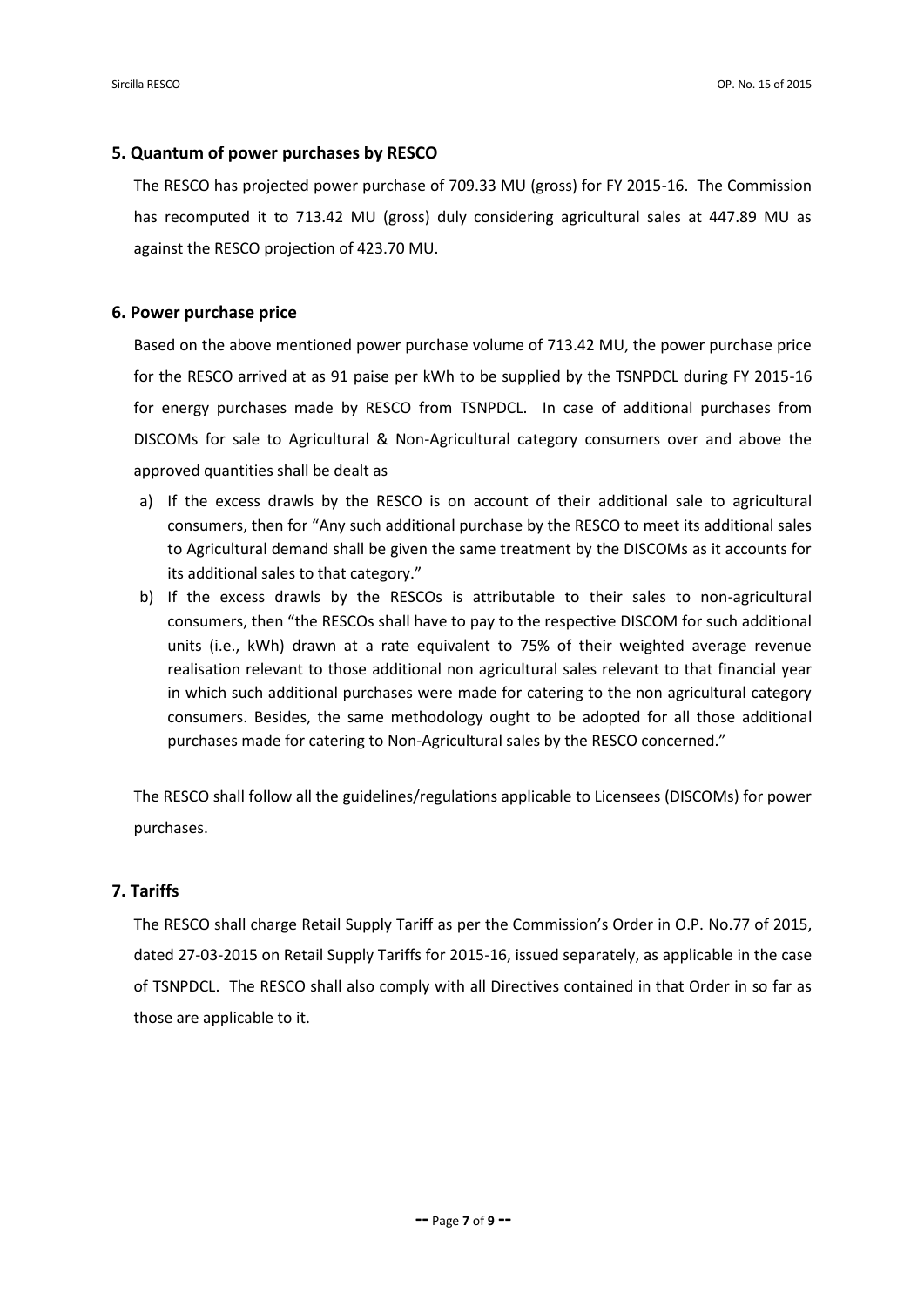#### **8. Commission's Directives for 2015-16:**

The Commission directs that the RESCO shall comply with all ongoing directives and further directs that RESCO should devise a special action plan and make concerted efforts on the important issues cited below and file reports on status of compliance thereto at the end of every quarter during FY 2015-16.

- i. The RESCO shall not release new agricultural service without DSM measures.
- ii. The RESCO shall build the sales database for the entire RESCO as directed in earlier Tariff Orders.
- iii. The Commission direct that the RESCO shall collect 100% of outstanding dues, as at 31- 03-2015, from consumers.
- iv. The RESCO shall collect 100% current consumption charges and effect immediate disconnection for consumers with pending dues (including arrears) of more than two months' current billing amount.
- v. The RESCO shall regularly pay the full amount due to TSNPDCL for power purchase at the rate fixed by the Commission, failing which the TSNPDCL shall stop power supply to the RESCO immediately.
- vi. The RESCO shall limit agricultural consumption to 447.89 MU in FY 2015-16 the audited Accounts must disclose the category-wise details of units sold and the energy purchased for that year.
- vii. The Commission has approved loss trajectory in MYT order for TSNPDCL for FY 2015-16 i.e. 4.25% for 11 kV and 6.00% for LT voltages, is considered for calculation of power purchase, while the same was proposed at 13.98% by the RESCO. The RESCO shall put in its best efforts to bring down the losses to 11.00% by the end of FY 2015-16.
- viii. The RESCO shall bring down Transformer failure to 6.50% per annum by the end of FY 2015-16.
- ix. The RESCO shall identify and disconnect multiple connections (in Domestic and Commercial categories) to the same premises (meant for the same family / organization).
- x. The RESCO shall conduct energy audit in all Mandal headquarters in its licensed area and file quarterly reports, also indicating there-in the progress made month-wise.